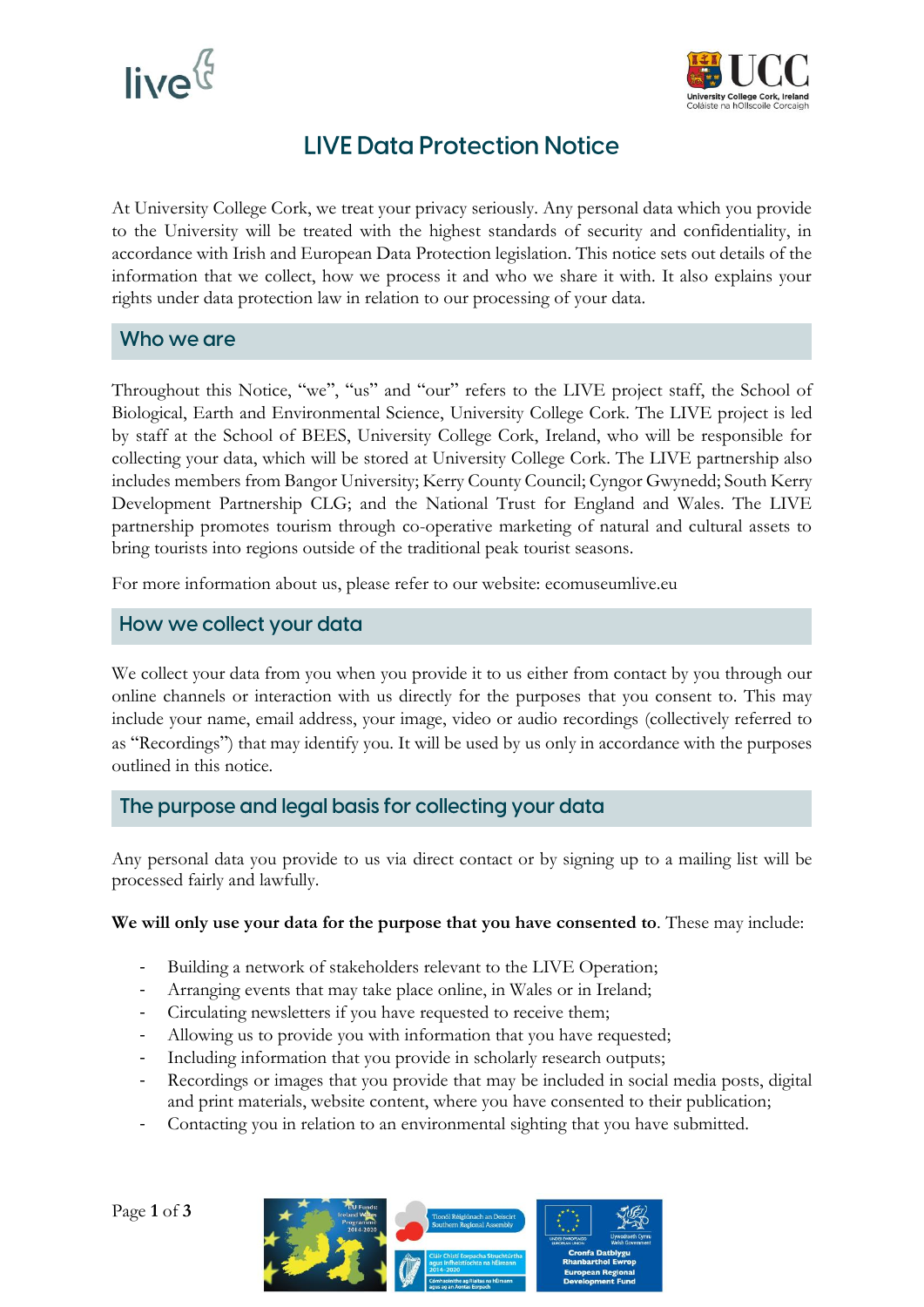



The Data Protection Acts allows us to process your data because you have provided your explicit consent. You are entitled to withdraw your consent at any time. If you do withdraw your consent, we will no longer process your personal data and will take steps to delete all reference to your data securely, if possible.

## Details of third parties with whom we share personal data

The LIVE project staff will not share your data with third parties outside of the project. Within the LIVE project, and only for the purposes to which you have given prior consent, data may be shared between the project staff in our partner organisations, which are:

Bangor University, Wales; Gwynedd Council, Wales; The National Trust for England and Wales; Kerry County Council, Ireland; South Kerry Development Partnership CLG, Ireland.

Specifically, for the purposes of our citizen science and environmental monitoring programmes in Ireland, we will log your sighting with the National Biodiversity Data Centre [\(www.biodiversityireland.ie\)](http://www.biodiversityireland.ie/) who will process your data in accordance with its own Privacy Policy (www.biodiversityireland.ie/privacy-policy/)

### Cross-border data transfers

Your data will only be shared between the LIVE project partners if it is strictly necessary for the purposes to which you have consented. All of the LIVE partners adhere to strict data protection regulations and are obliged to keep your data safe and secure.

### How long we will keep your data

In keeping with the data protection principles, we will only store your data for as long as is necessary. For the purposes described here we will store your data for the duration of the LIVE Operation, which is currently intended to close in September 2023. After that, research data will be held securely for 10 years within UCC. Contact details or personal information will not be stored beyond that time.

### **Your rights**

You have various rights under data protection law, subject to certain exemptions, in connection with our processing of your personal data, including the right:

- to find out if we use your personal data, access your personal data and receive copies of your personal data;
- to have inaccurate/incomplete information corrected and updated;
- in certain circumstances, to have your details deleted from systems that we use to process your personal data or have the use of your personal data restricted in certain ways;
- to object to certain processing of your data by UCC;